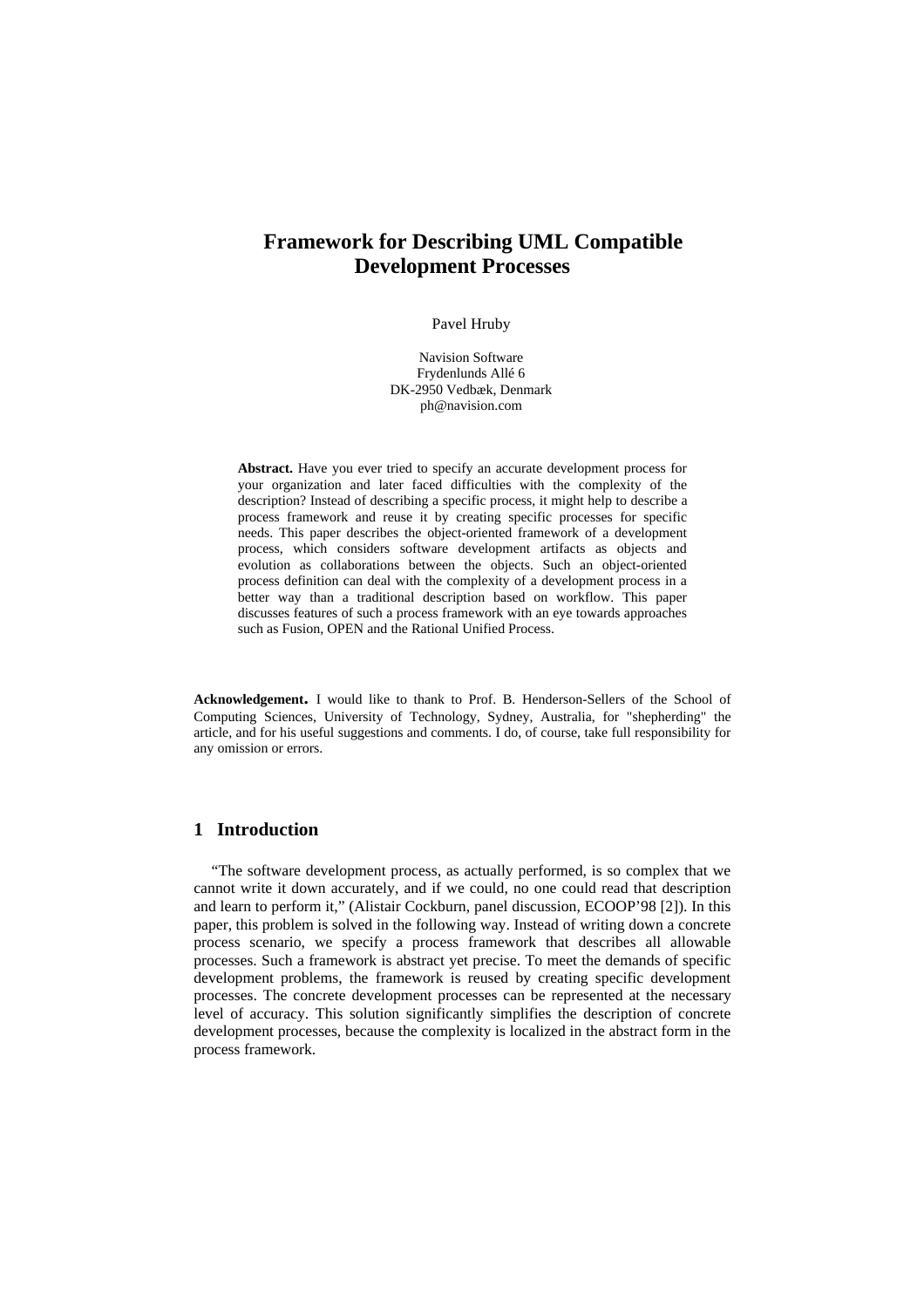This paper is structured in the following way. The second section explains the traditional specification of software development processes and its drawbacks. The next four sections explain the main ideas of the object-oriented process specification, and the structure of the object-oriented framework is outlined in the section 6: The Object-Oriented Specification of Development Processes. The next section compares the object-oriented specification with the original specification of three contemporary design methods and methodological frameworks.

### **2 Traditional Specification of Software Development Processes**

The purpose of this section is to clarify the terminology used throughout the paper because different authors define these terms differently in different contexts.

The traditional specification of a development process is typically illustrated with a graph of tasks, techniques, software development artifacts and activities. *Tasks* are small behavioral units that usually result in a software development artifact. Examples of tasks are construction of a use case model, construction of a class model and writing of code. *Techniques* are formulas for performing tasks, for example, object design using CRC cards, functional decomposition and programming in Visual Basic. *Software development artifacts* are final or intermediate products resulting from software development, for example, a use case model, a class model, or source code. *Activities* (in this paper) are units that are larger than task units. Activities typically include several tasks and software development artifacts. Examples of activities are requirement analysis, logical design and implementation.



**Fig. 1.** Traditional specification of a development process. It can be compared with the objectoriented specification illustrated in Fig. 10

In general, the traditional specification of a development process cannot cover all the possible combinations of activities and software development artifacts without becoming overly complex. This paper will show that in the specification of development processes, the object-oriented approach deals with complexity of the development process better than the traditional approach illustrated in Fig. 1. This is similar to experience from within software development, where the object-oriented approach can deal with the complexity of large software solutions better than the traditional structured approach.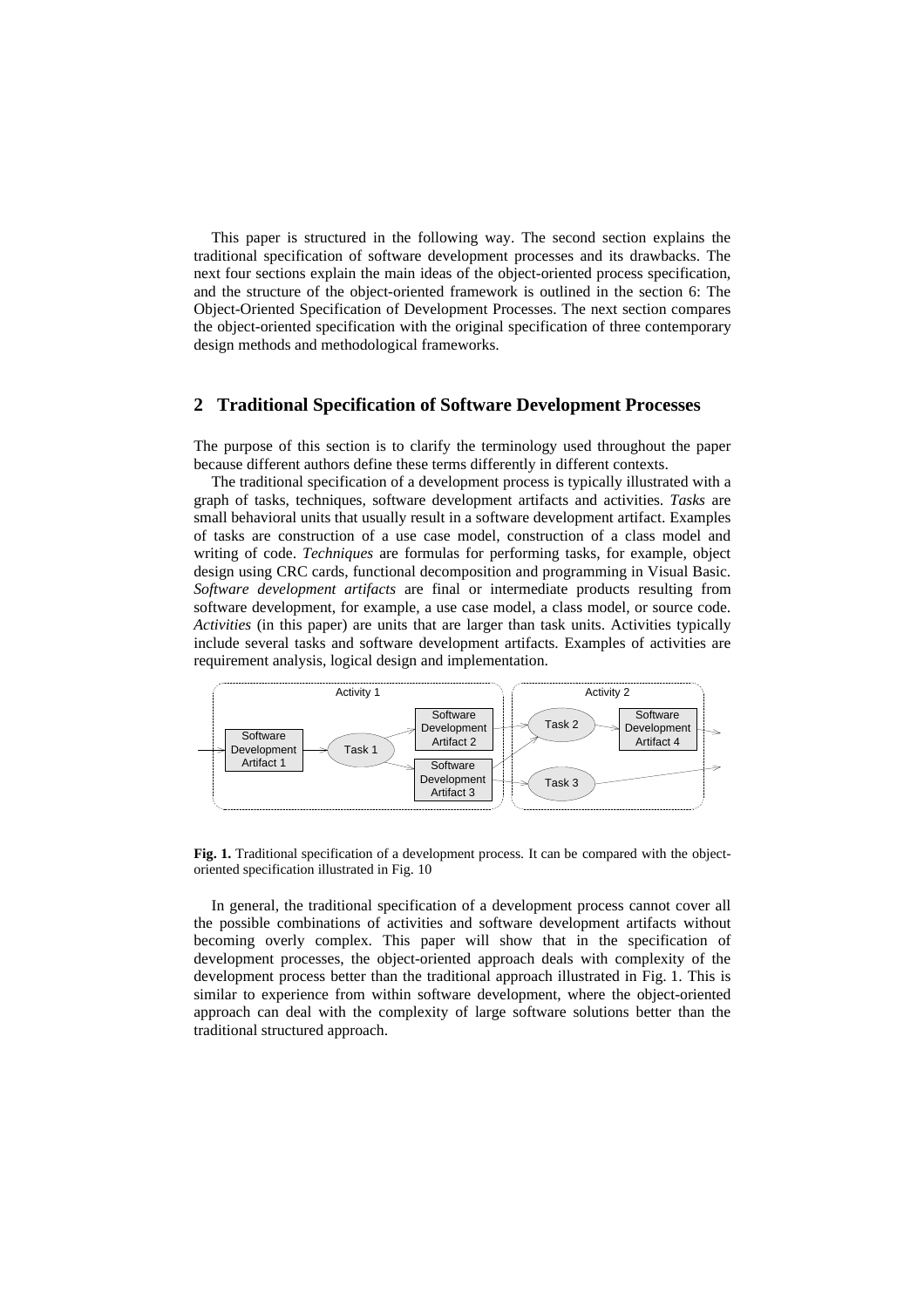# **3 Basic Features of the Product-Focused Object-Oriented Process Specification**

Software development and management artifacts produced during a software development process are considered objects with various methods and attributes. Evolution during software development is represented as collaborations between software development artifacts, management artifacts and users of the method.

The object-oriented specification of the software development process distinguishes between artifacts and their representations. A *software development artifact* determines information about a *software product*. Examples of software development artifacts are use cases, software architecture, object collaborations and class descriptions. A *management artifact* determines information about a *management product*, such as a project and a team. Software development artifacts can be very abstract, such as the vision for the software system, or very concrete, such as the source code. The *representation* determines how the artifact is presented. For example, a use case model is represented by a use case diagram; a state model can be represented by a statechart diagram, an activity diagram or a state transition table. The object interaction model can be represented by a set of sequence diagrams or a set of collaboration diagrams. Various design methods typically recommend a suitable representation of each software development artifact. However, the choice often depends on the concrete situation, and it is sometimes advisable to leave the final decision about the representation to a user of the method.

An artifact has a representation, properties, responsibilities, methods, relationships to other artifacts and attributes, all of which are discussed later. Consistency check, process phase or technique, for example, are not called software development or management artifacts in this article because they do not describe design of a software or management *product.*



**Fig. 2**. Specification of the artifact type object interaction model

The object-oriented specification of the development process distinguishes between the artifact *type* and the artifact *instance*. *Types of artifacts* specify properties, attributes and methods of various kinds of software development and management artifacts. *Instances of artifacts* are concrete software development and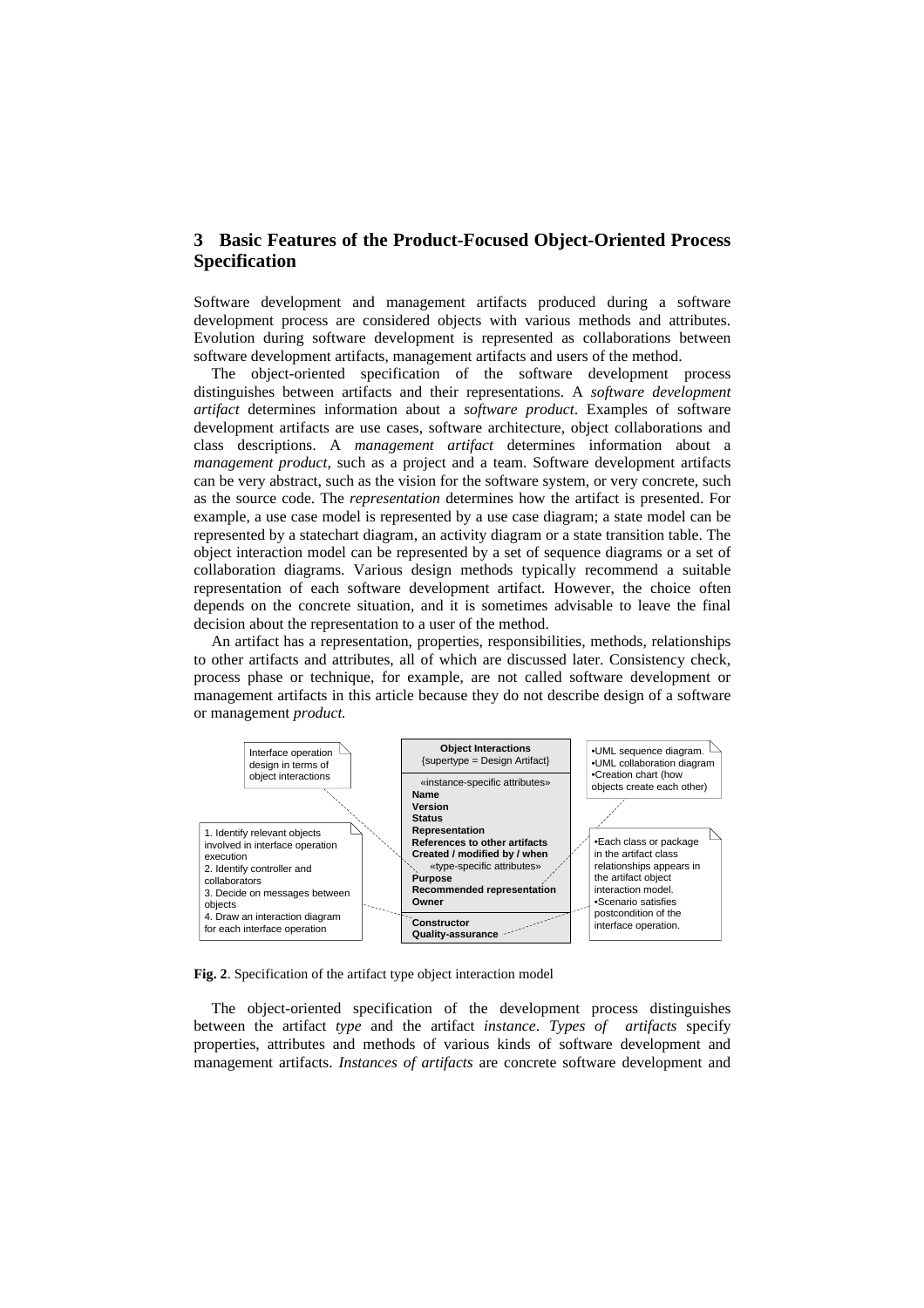management products produced during software development. An example of a software development artifact type is a use case model. An example of a software development artifact instance is a concrete set of use cases, actors and their relationships, represented by a use case diagram.

Artifact types have two kinds of methods:

- *Constructors*, which are methods describing how to create an artifact.
- *Quality-assurance methods*, such as completeness and consistency checks.

Artifacts have instance-specific *attributes*: name; version; representation, which typically contains a diagram, a table or a text; status, such as draft, completed, tested; references to other software development and management artifacts; and attributes such as who created and modified the artifact and when. In addition, artifact types have type-specific *attributes*: the purpose, the recommended representation and the owner of the artifact type. Artifacts may have other additional attributes and methods than those mentioned above. Fig 2. illustrates the object-oriented specification of a software development artifact type with attributes and methods. The inheritance diagram of the artifact types is in Fig. 3.



**Fig. 3.** The inheritance diagram illustrating types of artifacts used by the development process. The fact that the inheritance tree is incomplete allows for flexibility throughout the process and for creating new artifacts to match different kinds of development processes

# **4 Static Structure of Software Development and Management Artifacts**

This section specifies the static relationships between software development and management artifacts. The static structure is based on the pattern for structuring project repositories with UML design artifacts [11]. This section outlines how the pattern is applied to create a static structure of the framework for describing UML compatible development processes.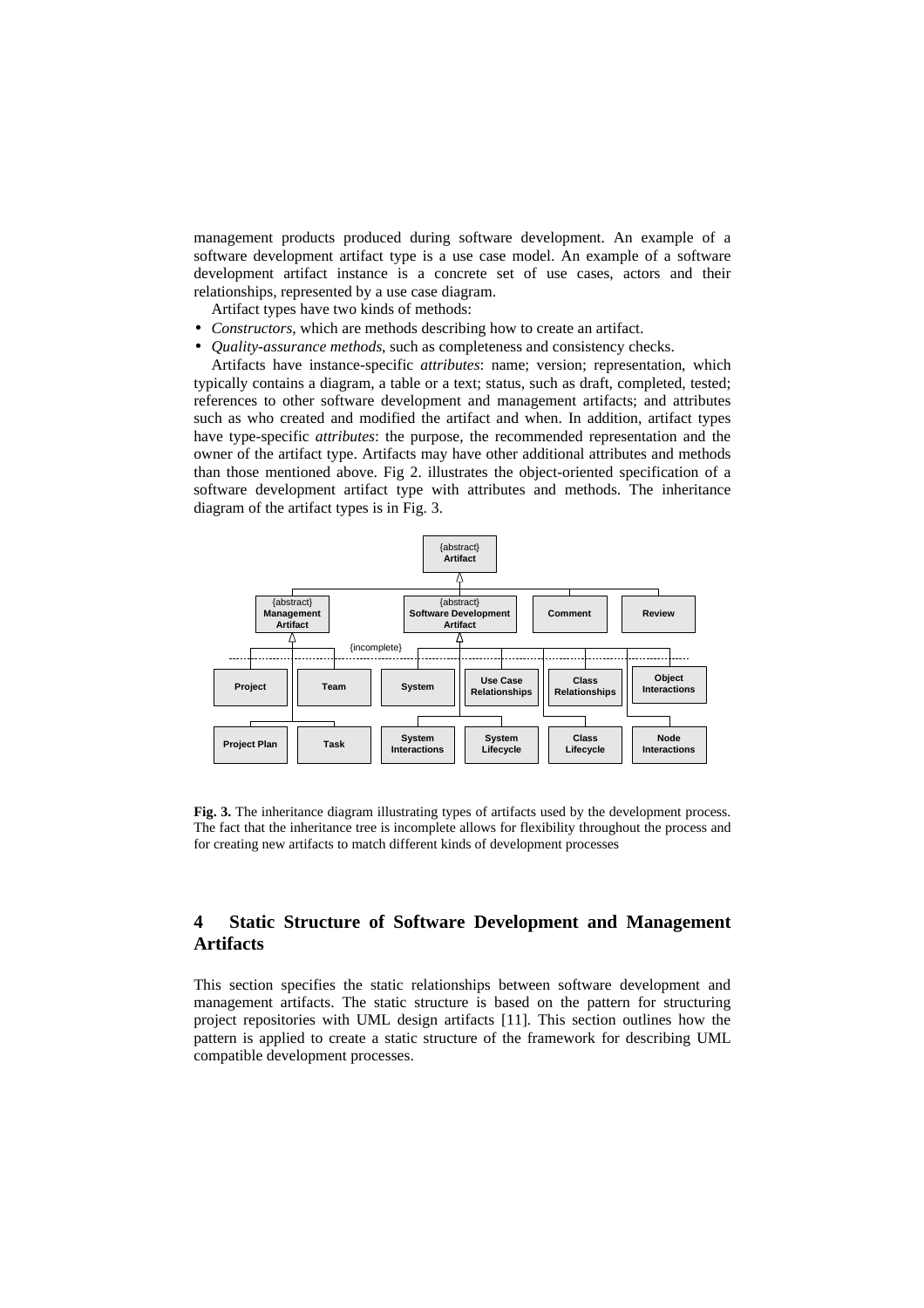A software system can be represented from various viewpoints and at various levels of granularity, see Fig 4. Examples of views<sup>1</sup> and levels of granularity are discussed later. In each view and at each level of granularity, a UML compatible system can be described by four artifacts: static relationships between classifiers<sup>2</sup>, dynamic interactions between classifiers, classifier responsibilities and classifier lifecycles.

The artifact called *classifier relationships* specifies static relationships between classifiers. The artifact called *classifier interactions* specifies interactions (an instance of a scenario) between classifiers. The artifact *classifier* identifies the classifier and specifies classifier responsibilities and other static classifier properties, for example, a list of classifier operations with preconditions and postconditions, and a list of classifier attributes that can be read and set. The *classifier lifecycle* specifies classifier state machine and dynamic properties of classifier interfaces, for example, the allowable order operations and events.



**Fig. 4.** At each level of granularity and in each view, the software product can be described by four types of software development artifacts. Each software development artifact identifies specific information about the software product (After ref. [10].)

Examples of views are the logical view, the collaboration view, the deployment view and the analysis view. The *logical view* describes the logical structure of the product in terms of subsystems and classes and their responsibilities, relationships and interactions. The *collaboration view* identifies types of collaborations with actors of the system, subsystems, classes, components and nodes. The *deployment view*

l

<sup>&</sup>lt;sup>1</sup> In this article, I use the term "views" to mean complete "slices" through a model of a software system across different levels of granularity from various viewpoints. This meaning is different from the term "view", as used in reference [12], where it means a non-complete set of significant elements.

<sup>&</sup>lt;sup>2</sup> Classifiers represent static entities in a system model. In UML, classifiers are class, object, interface, datatype, use case, subsystem, component and node. Management artifacts, such as team and project, are mapped to UML as stereotyped classes.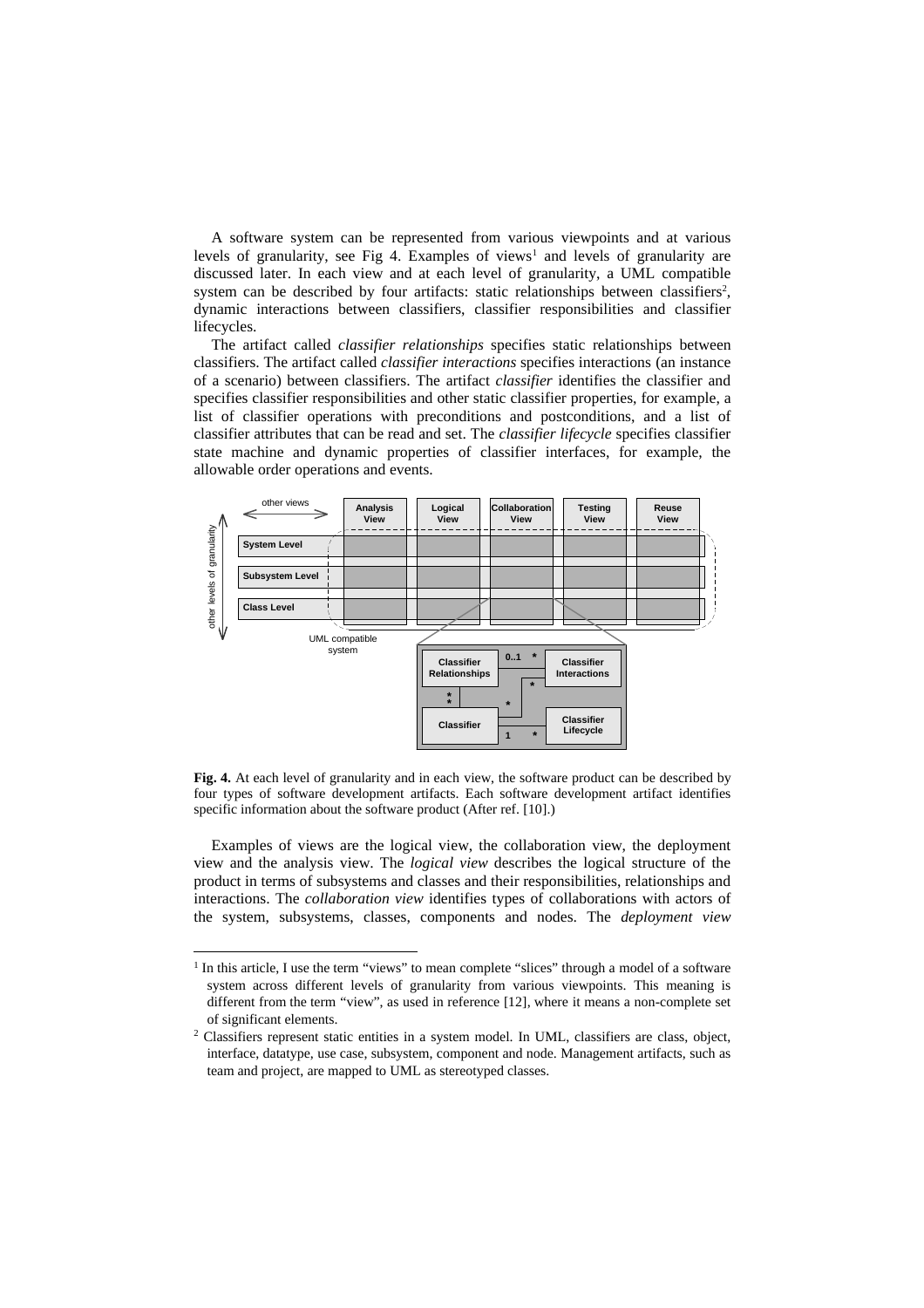describes the physical structure of the system in terms of hardware devices and their responsibilities, relationships and interactions. The *analysis view* describes the logical structure of the product in terms of analysis subsystems, objects and their responsibilities, relationships and interactions. The analysis view differs from other views in the way that the software entities in the analysis view do not specify the software system precisely. The purpose of the analysis view is to record preliminary or alternative solutions to design problems, and to record requirements or user's view of the system. Analysis objects may – but do not always – correspond to logical or physical software entities existing in the product.

Examples of levels of granularity are the system level, the subsystem level and the class level (see Fig. 4). The *system level* of granularity describes the context of the software system. The system level specifies the responsibilities of the system being designed and the responsibilities of the other systems that collaborate with it, responsibilities of physical devices and software modules outside the system, and static relationships, along with the dynamic interactions between them and the system being designed. The *subsystem level* of granularity describes subsystems, software modules and physical devices inside the system, along with their static relationships and dynamic interactions. The *class level* of granularity describes the detailed design of the subsystems in terms of classes and objects, and their relationships and interactions.

The software product can be represented by additional views, such as the *testing view* and the *view of reusable elements*. The software product can be specified at additional levels of granularity, such as the *tier level* for systems with layered architecture and the *organizational level* for business systems. At each additional level of granularity and in each additional view, the software product is specified by static relationships between classifiers, dynamic interactions between classifiers, classifier responsibilities and classifier lifecycles. The semantics of these additional software development artifacts are out of the scope of this paper. See paper [10], *Structuring Design Artifacts with UML,* for details about these artifacts.



**Fig. 5.** Typical representation of software development and management artifacts

As mentioned in section 3, the object-oriented model distinguishes between the information itself (called software development or management artifact in this article) and its representation. Software development artifacts can be represented by UML diagrams, tables or text, see Fig. 5. The artifact *classifier relationships* is represented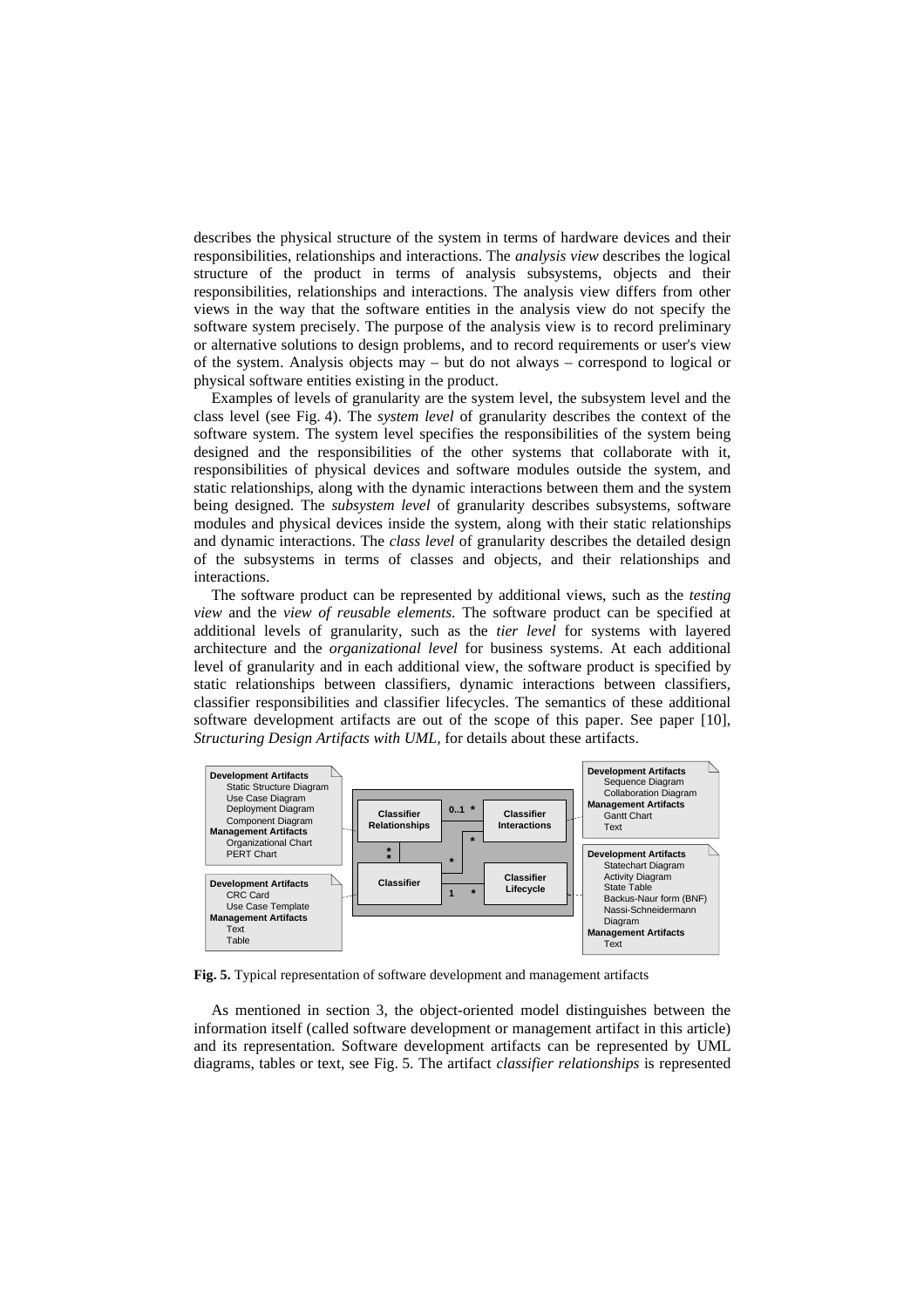by a UML static structure diagram, a use case diagram, a deployment diagram and a component diagram, if classifiers are classes, use cases, nodes and components, respectively. The artifact *classifier interactions* is represented by a UML sequence diagram and a collaboration diagram. The UML Notation Guide describes only interaction diagrams in which classifiers are objects; it does not describe interaction diagrams in which classifiers are use cases, subsystems, nodes or components. These diagrams are discussed in [10]. The artifact *classifier* is represented by a CRC card, use case template, structured text or table. The artifact *classifier lifecycle* is represented by a UML statechart diagram, activity diagram, a state table, a Backus-Naur form and a Nassi-Schneidermann diagram.

Management artifacts can be represented by project diagrams, tables or text (see Fig. 5). The artifact *classifier relationships* is represented by an organizational chart, if the classifiers are roles or teams; or by a PERT chart, if the classifiers are tasks and projects. Overeager UML users can use class diagrams, in which the classes have a stereotype «task» and «project». The artifact *classifier interactions* is represented by a Gantt chart if the classifiers are projects or by text if the classifiers are roles and teams. The artifacts *classifier* and *classifier lifecycle* are represented by table or text.



**Fig. 6**. Static structure of software development artifact types at the system, subsystem and class levels of granularity and in the logical and collaboration views (After ref. [10].)

Fig. 6 specifies the static structure of software development artifact types at three levels of granularity and in the logical and collaboration views. Each software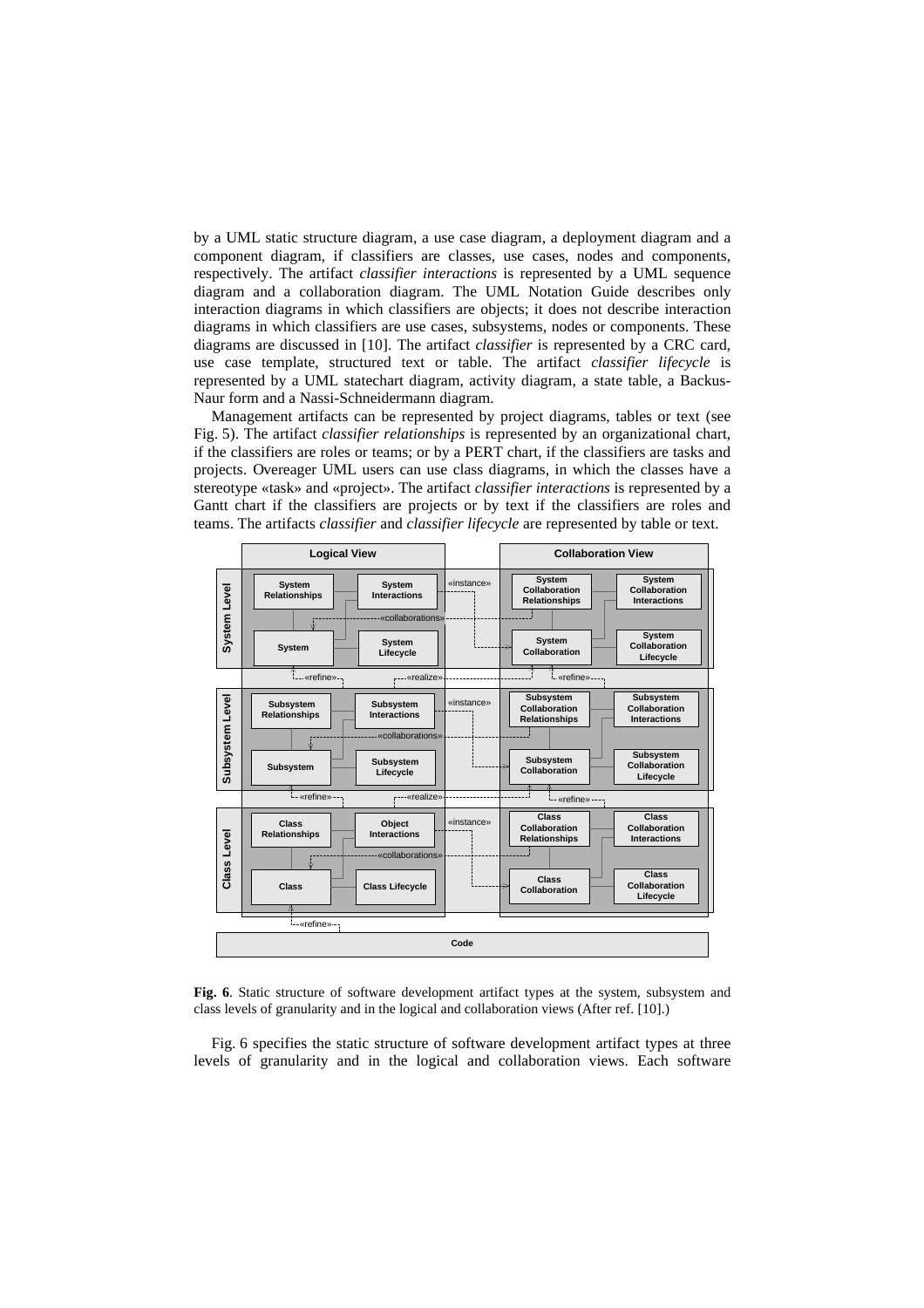development artifact type specifies certain information (discussed in paper [10]) about the software system. The structure uses the pattern described above, and the result is a regular structure, which allows consistent customization of the design specification. In simple cases, the specification consists of only a small subset of the software development artifacts identified in Figs. 5 and 6. Conversely, if software designers have to specify something unusual or unexpected, such as the things not covered by the method, the specification is extended by adding additional views and additional levels of granularity.



**Fig. 7.** Static structure of management artifact types in the team and project views

Fig. 7 illustrates the application of the pattern for structuring management artifacts. The pattern can be used to structure two kinds of management product: teams and projects. Management artifacts can be shown as stereotyped classes in UML, such as «team», «role», «project» and «task». The artifacts *team relationships* and *role relationships* specify the organizational structure at two levels of granularity. The artifact *team* specifies the responsibility of the team and the artifact *role* specifies the role of the team member. Examples of roles are developer, program manager, product manager, user education and logistics. The artifacts *team interactions* and *role interactions* specify scenarios - interactions between teams and team members, which are responses to various events. The artifacts *project* and *task* specify static properties of projects and tasks. The artifact *project relationships* and *task relationships* specify static relationships between projects and tasks. These artifacts can be represented by a PERT chart. The PERT chart shows the task dependencies, which are the most important static relationships between tasks. The artifact *task interactions* specifies a project scenario in terms of starting and finishing tasks. Accordingly, the artifact *project interactions* specifies the project scenario in terms of starting and finishing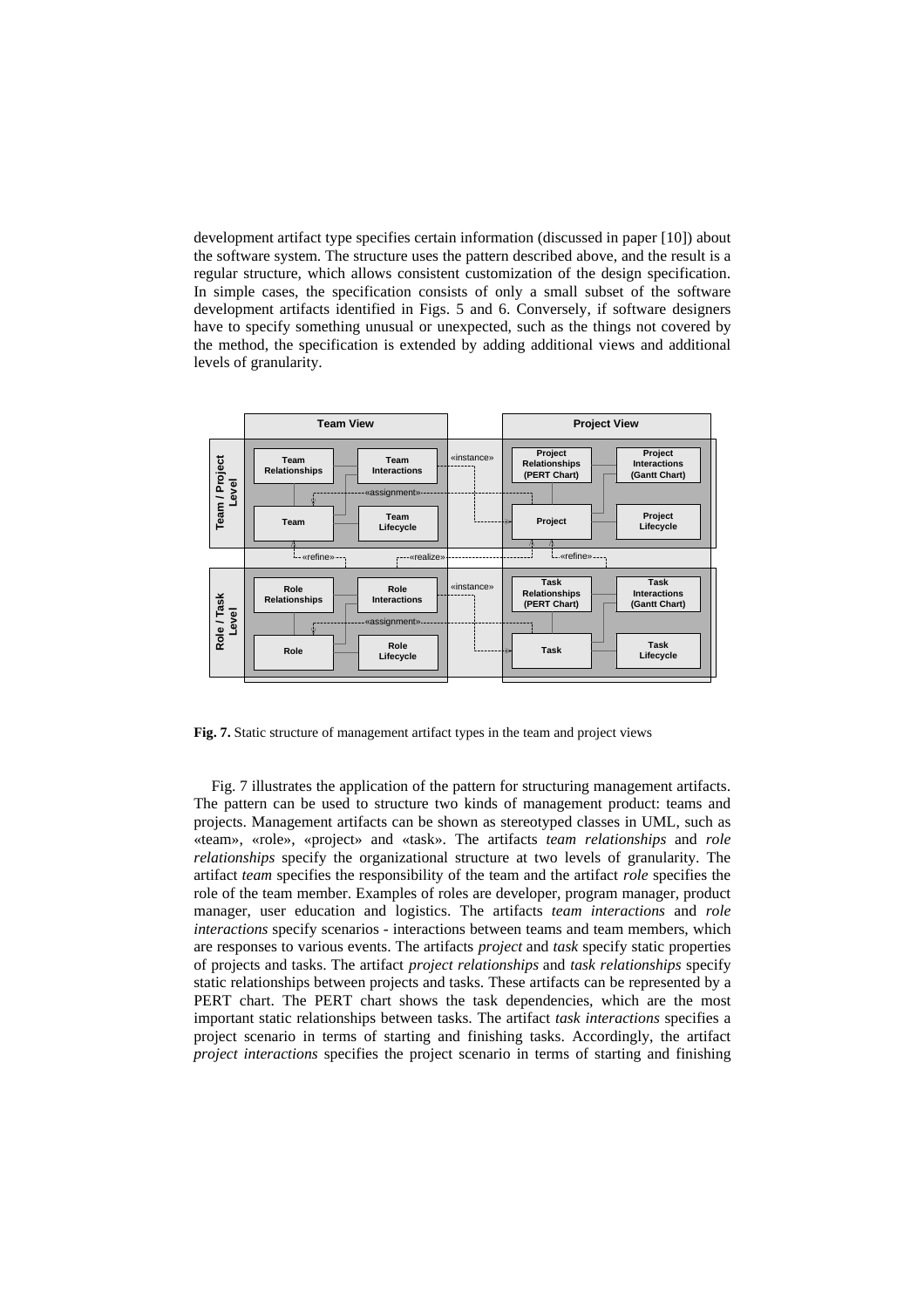projects. These artifacts are typically represented by Gantt charts, but they might be represented by UML sequence diagrams as well. Gantt charts show the task constructors, which are the most important messages between tasks.

It can be noted that every project generates a number of artifacts not captured by the pattern. Examples of such artifacts are a glossary, minutes of meetings, reviews, comments and notes. These artifacts do not describe a *product*, and therefore they cannot be structured using the pattern. These artifacts can be related to any other software development or management artifact. For example, the glossary is related to the artifact *system*, the minutes of meetings are related to the artifact *project*. In order to reuse them in a consistent way, they have specified types in the process repository. They are illustrated, for example, in the inheritance diagram in Fig. 3.

# **5 Dynamics of Software Development Artifacts - Development Processes**

The previous section described the static structure of software development and management artifacts. In the object-oriented specification of a development process, evolution is seen as collaborations between artifacts, and between artifacts and members of a development team. Software development artifacts can be created and completed in various orders depending on the features of various design methods. This section describes two typical examples of design processes: the Rational Unified Process and the process of the Fusion method.

Processes of different development methods create different subsets of the software development artifacts identified in the previous section, because different methods focus on different aspects of software development.

#### **5.1 Rational Unified Process**

The object-oriented specification of the Rational Unified Process [12], [15] is illustrated in Fig. 8. The figure illustrates the scenario of the requirements, analysis and design workflows of the Rational Unified Process. The figure shows the evolution of the software as a number of interactions between the worker (such as the system analyst, the use case specifier, the architect and the designer) and the software development artifacts of the Rational Unified Process.

A worker who uses the Rational Unified Process is responsible for calling the constructors of the software development artifacts in the order illustrated in the Fig. 8. Constructors and quality assurance methods generate various messages between the objects.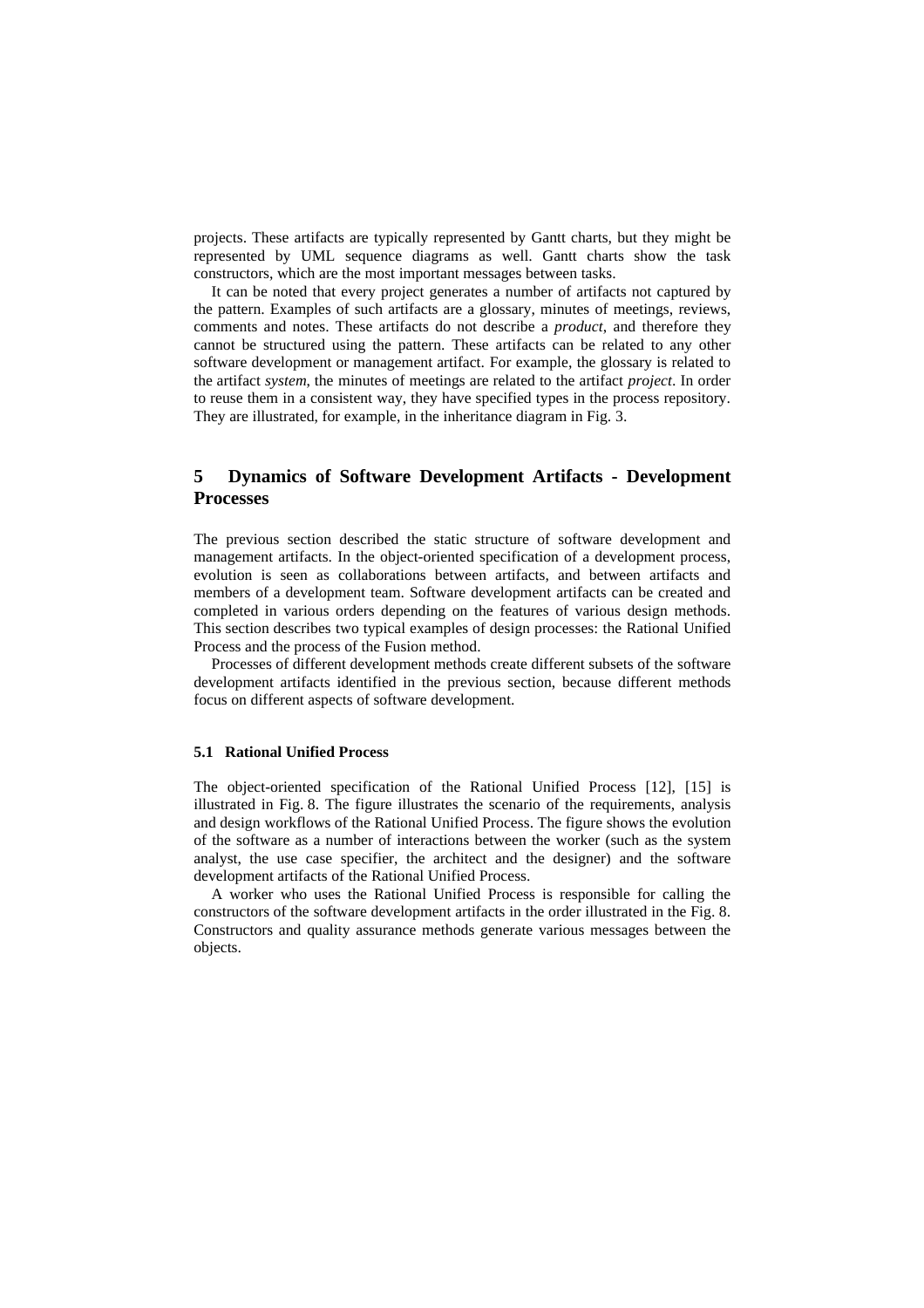

**Fig. 8.** The process of the requirements, analysis and design workflows of the Rational Unified Process

### **5.2 The Process of the Fusion Method**

The object-oriented specification of the development process of the Fusion method [3] is illustrated in Fig. 9. The figure illustrates the Fusion development scenario in terms of interactions between software development artifacts, and between software development artifacts and the developer.

The Fusion method, as described in reference [3], contains more details than the Rational Unified Process 5.0, as described in reference [12]. For the sake of comparison with the Rational Unified Process (to keep the Figs. 8 and 9 at the same level of detail), Fig. 9 shows only high level interactions of the Fusion method. Note that this figure is meant as an illustration of the idea, not as a detailed description of the entire method.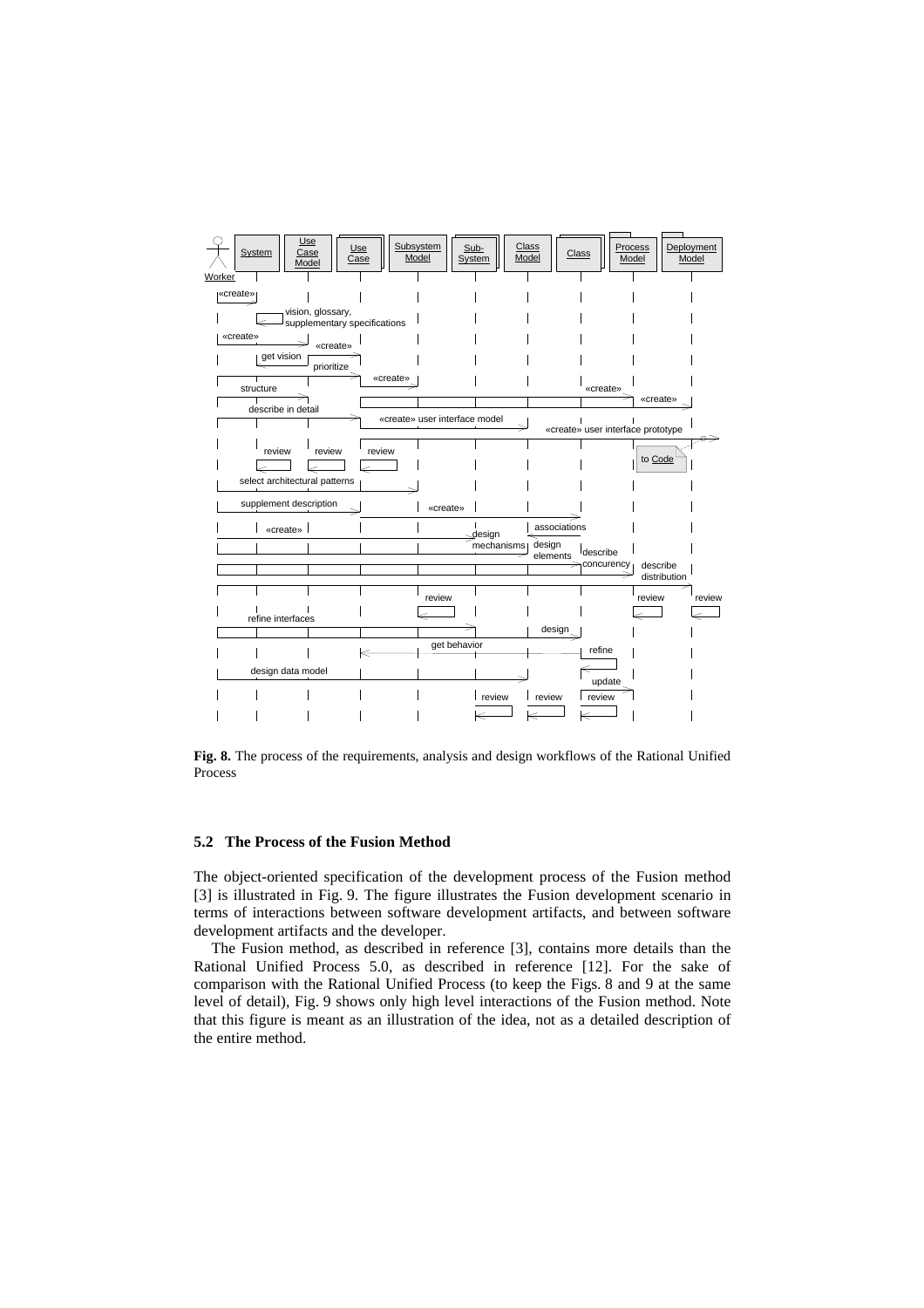

**Fig. 9.** The design process of the Fusion method

## **6 The Object-Oriented Specification of Development Processes**

This section describes the framework for an object-oriented specification of development processes using the pattern of four artifacts discussed in section 4. The structure of the process specification framework is illustrated in Fig. 10.

The artifact called *artifact relationships* specifies the static relationships between software development and management artifacts. It can be represented by a UML static structure diagram, where classes and objects have stereotypes, such as «class relationships», «class lifecycle», «project» and «team». The artifact called *artifact interactions* specifies the development scenario. This artifact can be represented by a UML sequence diagram or a UML collaboration diagram. In the Rational Unified Process [12] these scenarios are called *workflows*. The artifact called *artifact type* specifies the purpose, constructor, quality assurance, and specific attributes of software development and management artifacts. The artifact called *artifact lifecycle* specifies the artifact states and the events that change the artifact state, such as creation, completion and approval. The lifecycle shown in Fig. 10 is an illustrative example; different software development and management artifacts have different and often more complex lifecycles.

The artifact relationships are discussed in section 4 ("Static Structure of Software Development and Management Artifacts"). The artifact interactions are discussed in section 5 ("Dynamics of Software Development Artifacts"). The artifact types are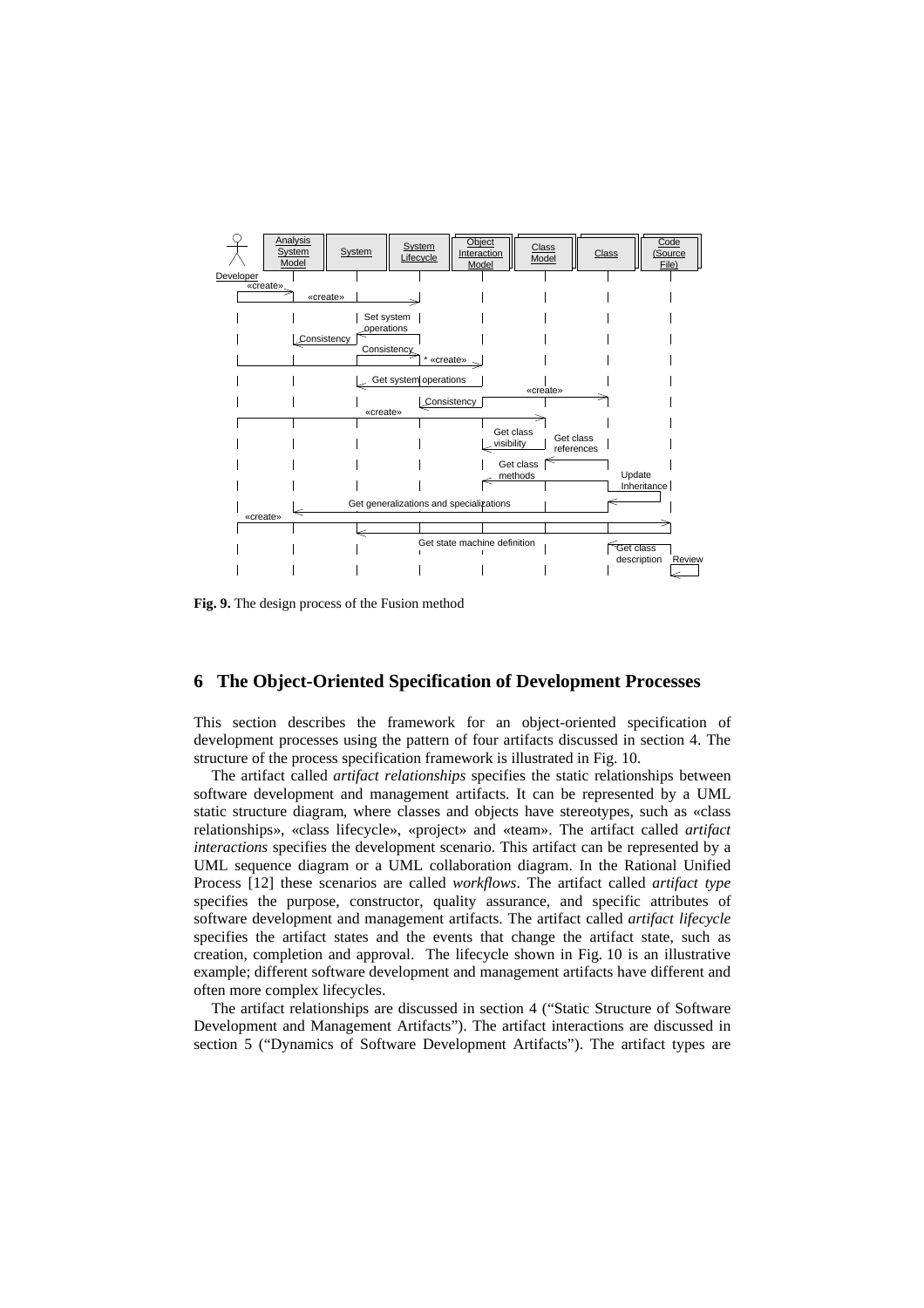discussed in section 3 ("Basic Features of the Object-Oriented Process Specification").



**Fig. 10.** Structuring the object-oriented specification of a development process

It can be noted, however, that the framework described in this article is not a socalled document-based process. Document-based processes focus on the documents delivered. The documents often have a form, which is well-defined by templates and checklists. Document-based processes have a bad reputation, because the success of a project has often been measured in terms of the documents being delivered on time. For software projects, this encourages problems, such as bureaucracy, slow delivery and requirements drift.

Many software development and management artifacts in the framework, such as class lifecycle, are too small to be useful documents delivered separately, for example, at a project milestone. For pragmatic reasons, software development and management artifacts can be combined together to make useful documents. Examples of such aggregated software development artifacts are in ref. [10].

The framework specified in this article can be characterized as informationfocused, rather than document-focused. Software development and management artifacts are essentially pieces of information (see the artifact definition in section 3). The framework strictly distinguishes between the information itself (called software development or management artifact in this article) and its representation (called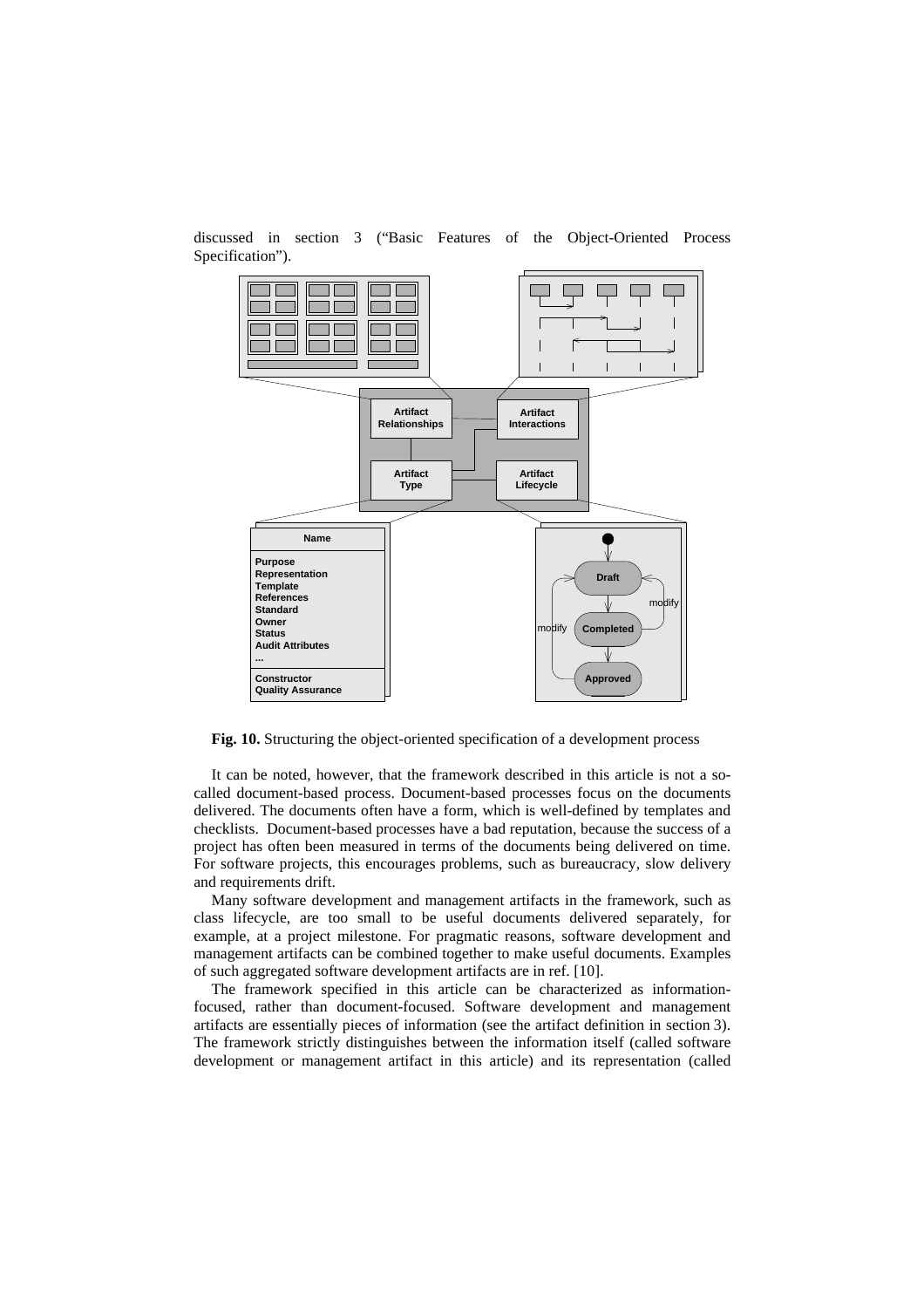deliverable or document in the traditional approach). Sometimes the information is not represented physically and might exist only as a mental model. Even for such artifacts, the framework concepts can be applied.

# **7 Comparison to Other Design Methods and Methodological Frameworks**

This section compares the original specifications of the Fusion method process, the Rational Unified Process, the OPEN process and several process definition standards, with the object-oriented specification of these processes.

The process of the *Fusion method* [3] is focused on software development artifacts, rather than on activities. For each deliverable and milestone, the Fusion method specifies how to construct the software development artifact and specifies the quality checks for each software development artifact. It is therefore quite straightforward to construct the object-oriented model for the Fusion method. The object-oriented specification of the Fusion development process (object interactions are illustrated in Fig. 9) has the following advantages over the original specification:

- The object-oriented model makes a distinction between the information itself and its representation. This allows for the alternative representation of software development artifacts in specific situations. For example, in contrast to the Fusion original representation in Backus-Naur form, lifecycles can be specified by statecharts or state tables.
- The object-oriented model allows for user-specific extensions and customization of the method. The object-oriented specification guarantees that the extensions are consistent with the original method. For example, developers might include specifications of subsystem lifecycles, class lifecycles and use cases in the original process. The object-oriented specification makes it easy to define relationships between these new artifacts and the original Fusion deliverables.
- The object-oriented model allows for consistent mapping between management artifacts and software development artifacts. In particular, the object-oriented model defines relationships between software development artifacts and the project and task, along with relationships between software development artifacts and the team model, which specifies which team roles are responsible for which deliverables.

*The Rational Unified Process* [12] is specified by a workflow model focused on activities. The original Rational Unified Process 5.0 [15] is complex, but it is made more manageable by viewing the process in different ways, such as by notation, workflow, documentation, artifacts and workers. It is also made more manageable by necessary configuration (adaptation) to meet specific needs. The on-line representation of the process helps significantly in dealing with the complexity of the process. The object-oriented specification of the Rational Unified Process (object interactions are illustrated in Fig. 8) has the following advantages over the original specification: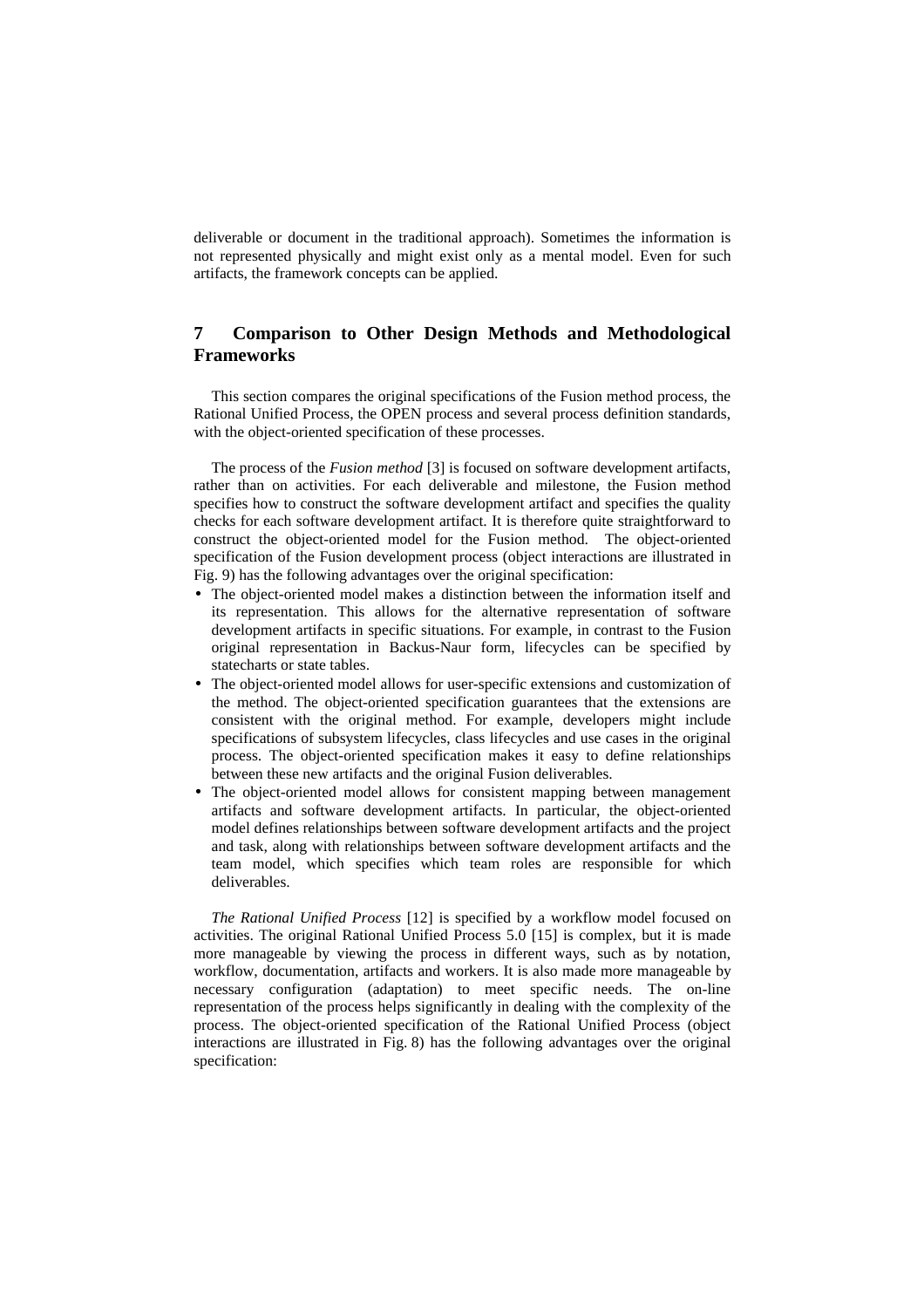- The object-oriented model is simpler than the original one. If the set of artifacts included in the demo version of the process is used, the same information is described in 26 different documents in the demo version and in 11 documents in the object-oriented specification. The demo version was available at Rational's Web site during 1997-1998.
- The Rational Unified Process, rewritten in an object-oriented manner, provides a consistent framework: it makes inconsistencies in the original process noticeable and draws attention to missing information.
- Each artifact of the object-oriented specification has quality defined by qualityassurance methods. For comparison: the Rational Unified Process 5.0 [15] defines the quality of only about 30% of artifacts.

The Fusion process, the Rational Unified Process and their customized versions, are instances of the framework discussed in the previous section. Using the framework, these processes can be compared against each other by identifying their software development and management artifacts and specifying the order in which the artifacts are created, updated and completed, as it is shown in Figs. 8 and 9. Furthermore, the constructors, quality-assurance methods and artifact lifecycles of various processes can be compared against each other using the framework in this article.

Methodological frameworks such as OPEN and various process definition standards can be compared against the framework in this article by finding mappings between their elements. Such mappings are not analyzed in detail in this paper.

*OPEN* [8] is a process-focused object-oriented framework for software development methods. OPEN provides a range of activities, tasks and techniques, which can be tailored specifically to each individual organization or individual project. The OPEN process is an object-oriented framework that regards activities as objects and tasks as their methods. The execution of the objects (activities) is guarded by pre- and postconditions on their methods (tasks). The postconditions include testing requirements and deliverables. OPEN has a well-defined metamodel [4], [7] consisting of projects, activities, tasks, deliverables, techniques and sequencing rules. OPEN addresses the same problem as the framework in this article – instead of specifying a single process, it specifies the process framework and instantiates it (that is, it creates a concrete method) for specific situations. Although the aim is similar, both approaches differ in the following details.

- OPEN is a process-focused framework; this article describes a product-focused framework. OPEN objects (the first class citizens in the object-oriented process model) are *activities*. In contrast to this, objects of the framework discussed in this paper are *products.*
- Modularity and encapsulation of OPEN are at the level of *activities*. For example, OPEN allows an *activity* to be outsourced to an external organization; the contract between activities becomes a business contract between the two organizations (ref. [8], page 45). The modularity of the framework in this article is at the level of *products* (software development and management artifacts). The *product* can be obtained from an external organization, and the constructor and quality-assurance methods become a business contract between the two organizations.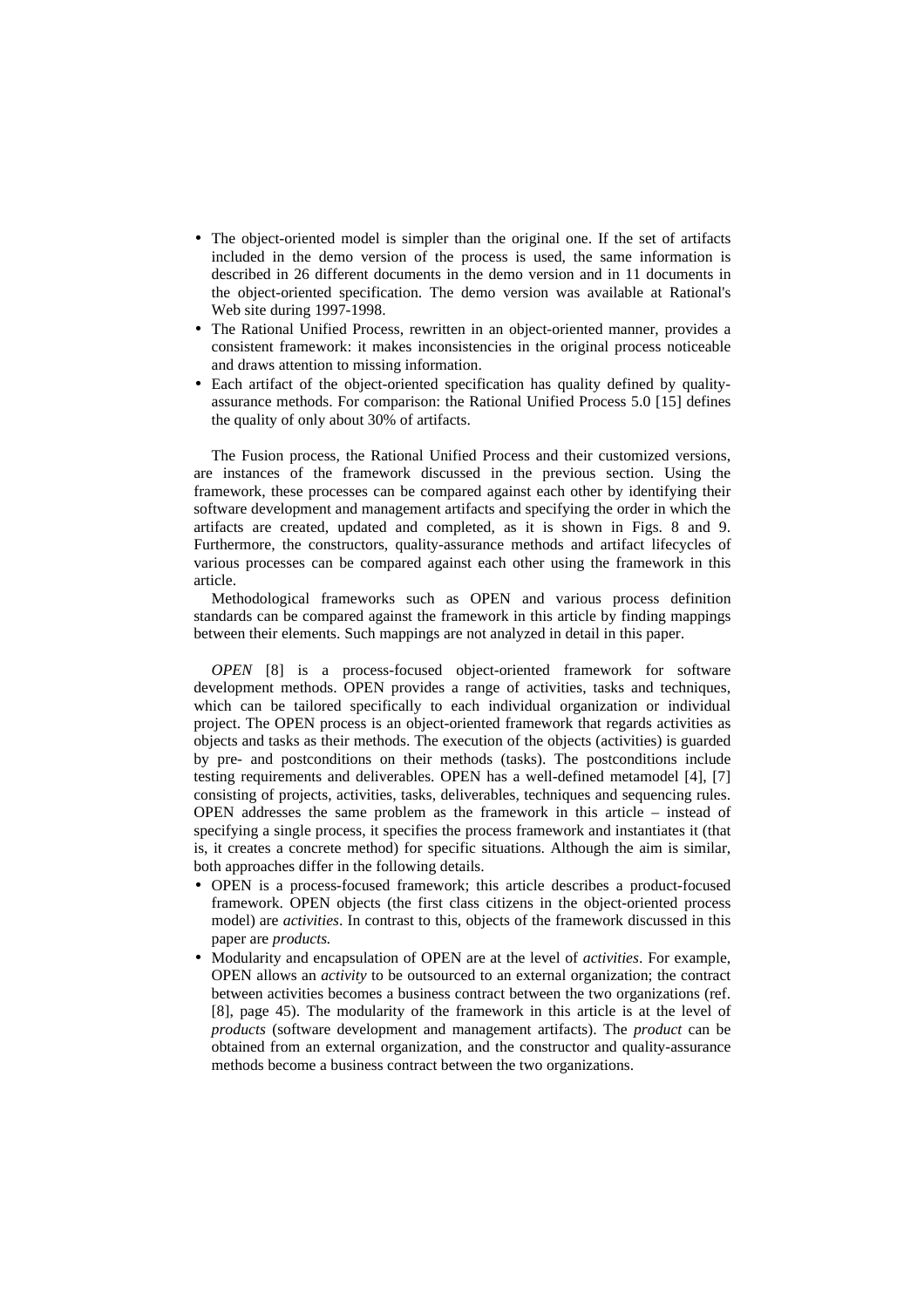- Both OPEN and the framework in this article can create specific methods by choosing the method components that meet specific demands in specific situations. A concrete method based on OPEN is created by selecting the *activities* (with tasks) necessary to perform the project; the framework in this article is instantiated by selecting the *software development and management artifacts* (pieces of information) necessary to make a final product. If the situation requires artifacts not specified in the framework, the pattern discussed in section 3 guarantees that new artifacts are added in a consistent manner.
- OPEN can be transformed into the framework in this article and the other way around. Although the artifacts in this article are smaller than OPEN deliverables, each of the OPEN deliverables can be mapped to one or more software development or management artifacts in this article, and all OPEN tasks and techniques can be expressed as the constructors of artifacts and quality-assurance methods. The OPEN activities can be mapped to collaborations between software development and management artifacts, but this mapping is only possible in certain cases. This is because the links between OPEN objects and their methods are specified in terms of probabilities (deontic certainty factors) that allocate which tasks are needed for which activities [9]. The framework in this article does not have such a probabilistic mechanism. A classifier (such as collaboration) either does or does not have its elements. Therefore, the mapping between the collaborations in this framework and OPEN activities is only possible in cases in which the values of the deontic factors change to a bimodal distribution (0 or 1).
- The mapping between OPEN and the framework in this article might be useful for the further development of OPEN. The framework in this article has a succinct structure of software development and management artifacts, and has "placeholders" for additional deliverables and tasks not included in the OPEN process specification [8]. Moreover, the framework in this article provides a pattern for extensions of the process in a consistent manner. The new improved version of the OPEN metamodel [7] indicates that OPEN process specification can easily be extended to cover software development and management artifacts from the framework in this article.

Several *standards related to process definition*, such as the Capability Maturity Model [13], ISO 9000 and the Alistair's Cockburn's VW-Staging [1] define quality criteria and the key practices that concrete development processes should meet. The object-oriented specification of a development process can be directly evaluated against the standards simply by comparing the quality-assurance methods of the software development and management artifacts with the key practices and quality criteria defined by the process definition standard. However, the process definition standards are not supported by any well-defined metamodel. The OMG Process Working Group White Paper [14] suggests a metamodel using OMG Meta Object Facility, but without regular structures and guidelines for specifications of the artifacts.

Unlike the object-oriented framework presented in this article, none of the standards mentioned describe patterns for structuring the software development and management artifacts. A development process is therefore more difficult to reuse and extend in a consistent manner. The process instantiated from the metamodel in the